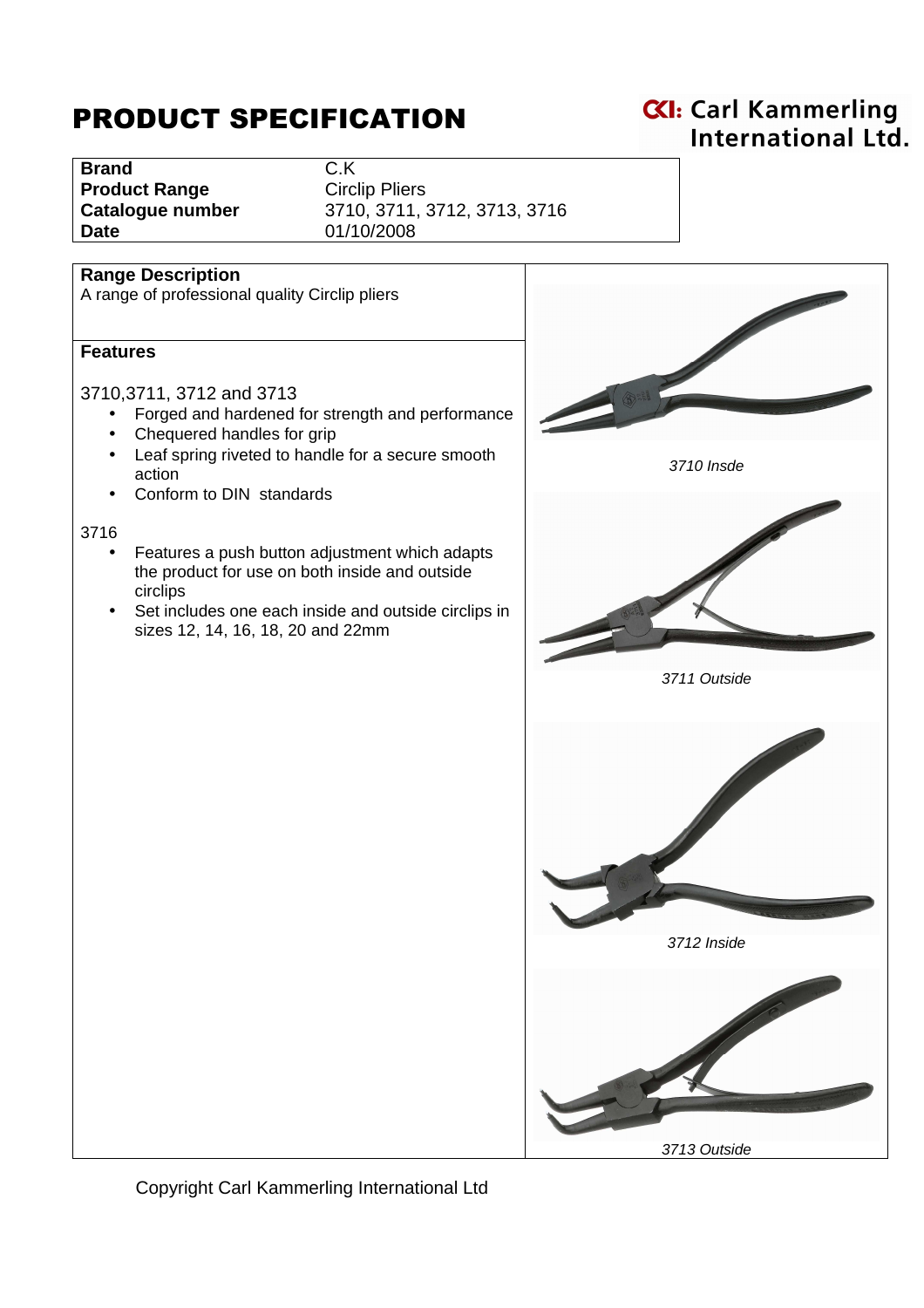

3716 Inside/Outside

| Item Number | Item Description                            | <b>EAN No</b> | Commodity<br>code | Carton<br>Qty |
|-------------|---------------------------------------------|---------------|-------------------|---------------|
| T37100      | Circlip Plier Inside Straight 140mm         | 5013969491203 | 82032090          |               |
| T37105      | Circlip Plier Inside Straight 140mm         | 5013969491401 | 82032090          |               |
| T37107      | Circlip Plier Inside Straight 180mm         | 5013969491500 | 82032090          | 5             |
| T37108      | Circlip Plier Inside Straight 220mm         | 5013969491609 | 82032090          |               |
| T3710 11    | Circlip Plier Inside Straight 300mm         | 5013969491302 | 82032090          |               |
| T37110      | Circlip Plier Outside Straight 140mm        | 5013969491708 | 82032090          |               |
| T37115      | Circlip Plier Outside Straight 140mm        | 5013969491906 | 82032090          |               |
| T37117      | Circlip Plier Outside Straight 180mm        | 5013969492002 | 82032090          |               |
| T37118      | Circlip Plier Outside Straight 220mm        | 5013969492101 | 82032090          |               |
| T3711 11    | Circlip Plier Outside Straight 300mm        | 5013969491807 | 82032090          |               |
| T37125      | Circlip Plier Inside Bent 140mm             | 5013969492408 | 82032090          |               |
| T37127      | Circlip Plier Inside Bent 180mm             | 5013969492507 | 82032090          |               |
| T37128      | Circlip Plier Inside Bent 220mm             | 5013969492602 | 82032090          |               |
| T37130      | Circlip Plier Outside Bent 140mm            | 5013969492705 | 82032090          |               |
| T37135      | Circlip Plier Outside Bent 140mm            | 5013969492903 | 82032090          |               |
| T37137      | Circlip Plier Outside Bent 180mm            | 5013969493009 | 82032090          |               |
| T37138      | Circlip Plier Outside Bent 220mm            | 5013969493108 | 82032090          |               |
| T3716       | Circlip Plier Set Adjustable Inside/Outside | 5013969027556 | 82032090          | 3             |

| <b>Technical product</b><br>information |          | <b>Sizes of Circlips by item</b> |                         |
|-----------------------------------------|----------|----------------------------------|-------------------------|
|                                         | Item     | Circlip Dia                      | <b>DIN Size</b><br>code |
|                                         | T37100   | 8-13mm                           | J0                      |
|                                         | T3710 5  | 12-25mm                          | J1                      |
|                                         | T37107   | 19-60mm                          | J <sub>2</sub>          |
|                                         | T37108   | 40-100mm                         | J3                      |
|                                         | T3710 11 | 85-140mm                         | J4                      |
|                                         | T37110   | $3-10$ mm                        | A0                      |

Copyright Carl Kammerling International Ltd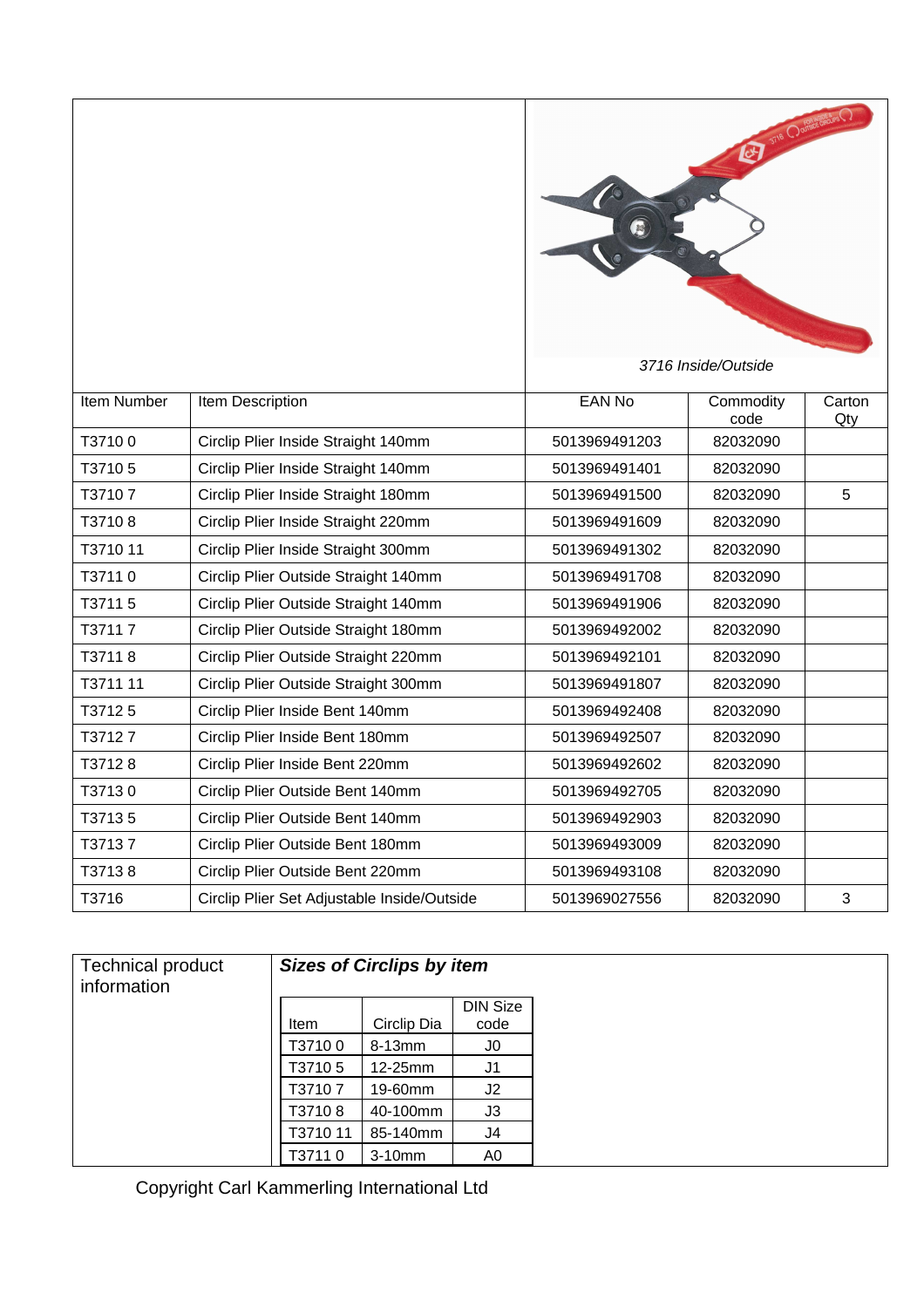|                        | T37115                                                                  | 10-25mm                           | A <sub>1</sub> |                                                                   |  |  |
|------------------------|-------------------------------------------------------------------------|-----------------------------------|----------------|-------------------------------------------------------------------|--|--|
|                        | T37117                                                                  | 19-60mm                           | A2             |                                                                   |  |  |
|                        | T37118                                                                  | 40-100mm                          | A <sub>3</sub> |                                                                   |  |  |
|                        | T3711 11                                                                | 85-140mm                          | A4             |                                                                   |  |  |
|                        | T37125                                                                  | 12-25mm                           | J11            |                                                                   |  |  |
|                        | T37127                                                                  | 19-60mm                           | J21            |                                                                   |  |  |
|                        | T37128                                                                  | 40-100mm                          | J31            |                                                                   |  |  |
|                        | T37130                                                                  | 3-10mm                            | A01            |                                                                   |  |  |
|                        | T37135                                                                  | $10-25$ mm                        | A11            |                                                                   |  |  |
|                        | T37137                                                                  | 19-60mm                           | A21            |                                                                   |  |  |
|                        | T37138                                                                  | 40-100mm                          | A31            |                                                                   |  |  |
|                        |                                                                         |                                   |                |                                                                   |  |  |
| Standards compliance   | 3710 to DIN 5256C                                                       |                                   |                |                                                                   |  |  |
|                        | 3711 to DIN 5254A                                                       |                                   |                |                                                                   |  |  |
|                        | 3712 to DIN 5256D                                                       |                                   |                |                                                                   |  |  |
|                        | 3713 to DIN 5254B                                                       |                                   |                |                                                                   |  |  |
| User health and safety |                                                                         |                                   |                | Users and bystanders are advised to wear safety goggles           |  |  |
| information            |                                                                         |                                   |                |                                                                   |  |  |
| RoHS/WEEE              |                                                                         |                                   |                | This product range does not fall within the scope of RoHS or WEEE |  |  |
| compliance             | regulations                                                             |                                   |                |                                                                   |  |  |
| Material safety data   | None applicable                                                         |                                   |                |                                                                   |  |  |
| Warranty               |                                                                         |                                   |                | C.K Tools are guaranteed for life against imperfect materials or  |  |  |
|                        | workmanship                                                             |                                   |                |                                                                   |  |  |
|                        | Normal wear and tear or damage caused through in appropriate use is not |                                   |                |                                                                   |  |  |
|                        | covered                                                                 |                                   |                |                                                                   |  |  |
| Country of origin      |                                                                         | 3710, 3711, 3712 & 3713 - Germany |                |                                                                   |  |  |
|                        | $3716 -$ Taiwan                                                         |                                   |                |                                                                   |  |  |

## **Dimensional details**

|             | <b>Product only</b> |          |           |              | Product on primary packaging |          |           |                          |
|-------------|---------------------|----------|-----------|--------------|------------------------------|----------|-----------|--------------------------|
| <b>Item</b> | Width<br>mm         | Depth mm | Height mm | Net weight g | Width mm                     | Depth mm | Height mm | <b>Gross</b><br>weight g |
| T37100      |                     |          |           |              |                              |          |           |                          |
| T37105      |                     |          |           |              |                              |          |           |                          |
| T37107      | 45                  | 13       | 175       | 140          | 45                           | 25       | 225       | 148                      |
| T37108      |                     |          |           |              |                              |          |           |                          |
| T3710 11    |                     |          |           |              |                              |          |           |                          |
| T37110      |                     |          |           |              |                              |          |           |                          |
| T37115      |                     |          |           |              |                              |          |           |                          |
| T37117      |                     |          |           |              |                              |          |           |                          |
| T37118      |                     |          |           |              |                              |          |           |                          |
| T3711 11    |                     |          |           |              |                              |          |           |                          |

Copyright Carl Kammerling International Ltd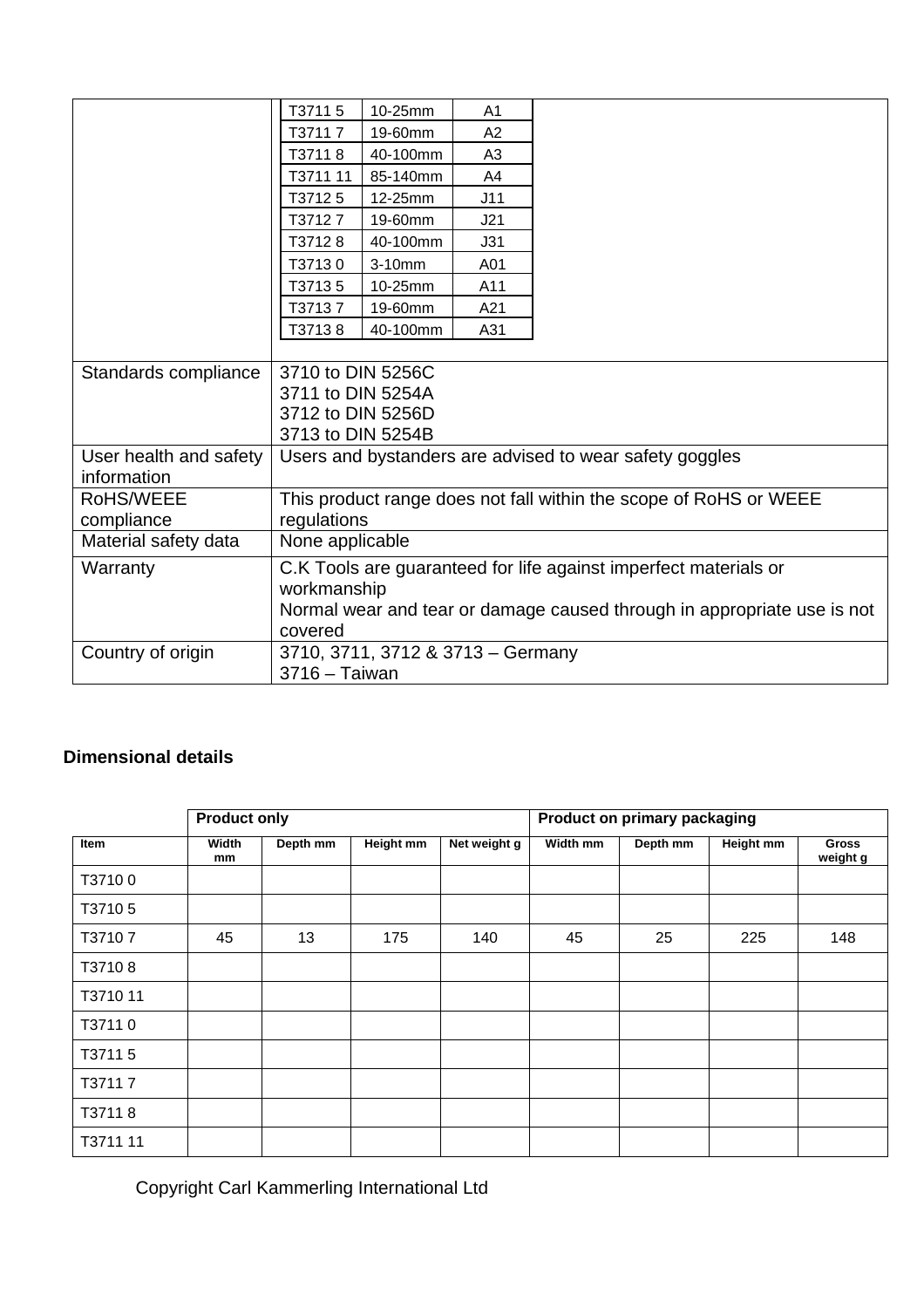| T37125 |     |    |     |     |     |    |     |     |
|--------|-----|----|-----|-----|-----|----|-----|-----|
| T37127 |     |    |     |     |     |    |     |     |
| T37128 |     |    |     |     |     |    |     |     |
| T37130 |     |    |     |     |     |    |     |     |
| T37135 |     |    |     |     |     |    |     |     |
| T37137 |     |    |     |     |     |    |     |     |
| T37138 |     |    |     |     |     |    |     |     |
| T3716  | 100 | 28 | 160 | 130 | 105 | 40 | 210 | 284 |

|          |          | Shelf box (secondary packaging) | <b>Euro Pallet data</b><br>Wi x Hi |                          |                             |                               |
|----------|----------|---------------------------------|------------------------------------|--------------------------|-----------------------------|-------------------------------|
| Item     | Width mm | Depth mm                        | <b>Height mm</b>                   | <b>Gross</b><br>weight g | No of<br>cartons on<br>base | <b>Number of</b><br>rows high |
| T37100   |          |                                 |                                    |                          |                             |                               |
| T37105   |          |                                 |                                    |                          |                             |                               |
| T37107   |          |                                 |                                    |                          |                             |                               |
| T37108   |          |                                 |                                    |                          |                             |                               |
| T3710 11 |          |                                 |                                    |                          |                             |                               |
| T37110   |          |                                 |                                    |                          |                             |                               |
| T37115   |          |                                 |                                    |                          |                             |                               |
| T37117   | 80       | 250                             | 63                                 | 805                      |                             |                               |
| T37118   |          |                                 |                                    |                          |                             |                               |
| T3711 11 |          |                                 |                                    |                          |                             |                               |
| T37125   |          |                                 |                                    |                          |                             |                               |
| T37127   |          |                                 |                                    |                          |                             |                               |
| T37128   |          |                                 |                                    |                          |                             |                               |
| T37130   |          |                                 |                                    |                          |                             |                               |
| T37135   |          |                                 |                                    |                          |                             |                               |
| T37137   |          |                                 |                                    |                          |                             |                               |
| T37138   |          |                                 |                                    |                          |                             |                               |
| T3716    | 135      | 230                             | 115                                | 1000                     |                             |                               |

# **Packaging waste details**

|             | <b>Primary Packaging</b> |     |        |     | <b>Secondary packaging</b> |     |        |     |
|-------------|--------------------------|-----|--------|-----|----------------------------|-----|--------|-----|
| <b>Item</b> | Plastic g                | Use | Card g | Use | Plastic q                  | Use | Card g | Use |

Copyright Carl Kammerling International Ltd